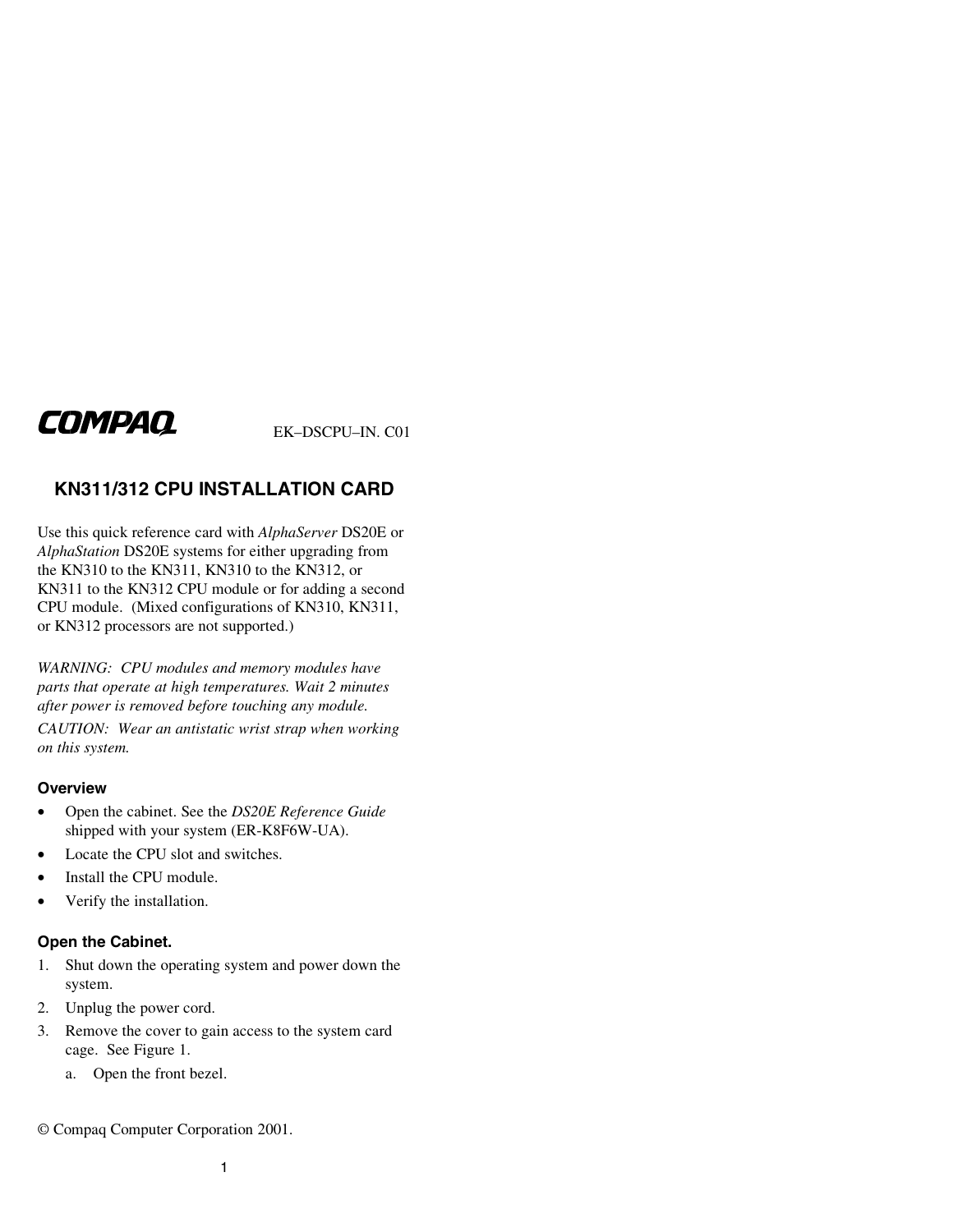- b. Loosen the captive screw  $\bullet$  attaching the side panel to the chassis.
- c. Remove the panel  $\bullet$  with a rearward motion.

# **Figure 1 Opening the Cabinet**

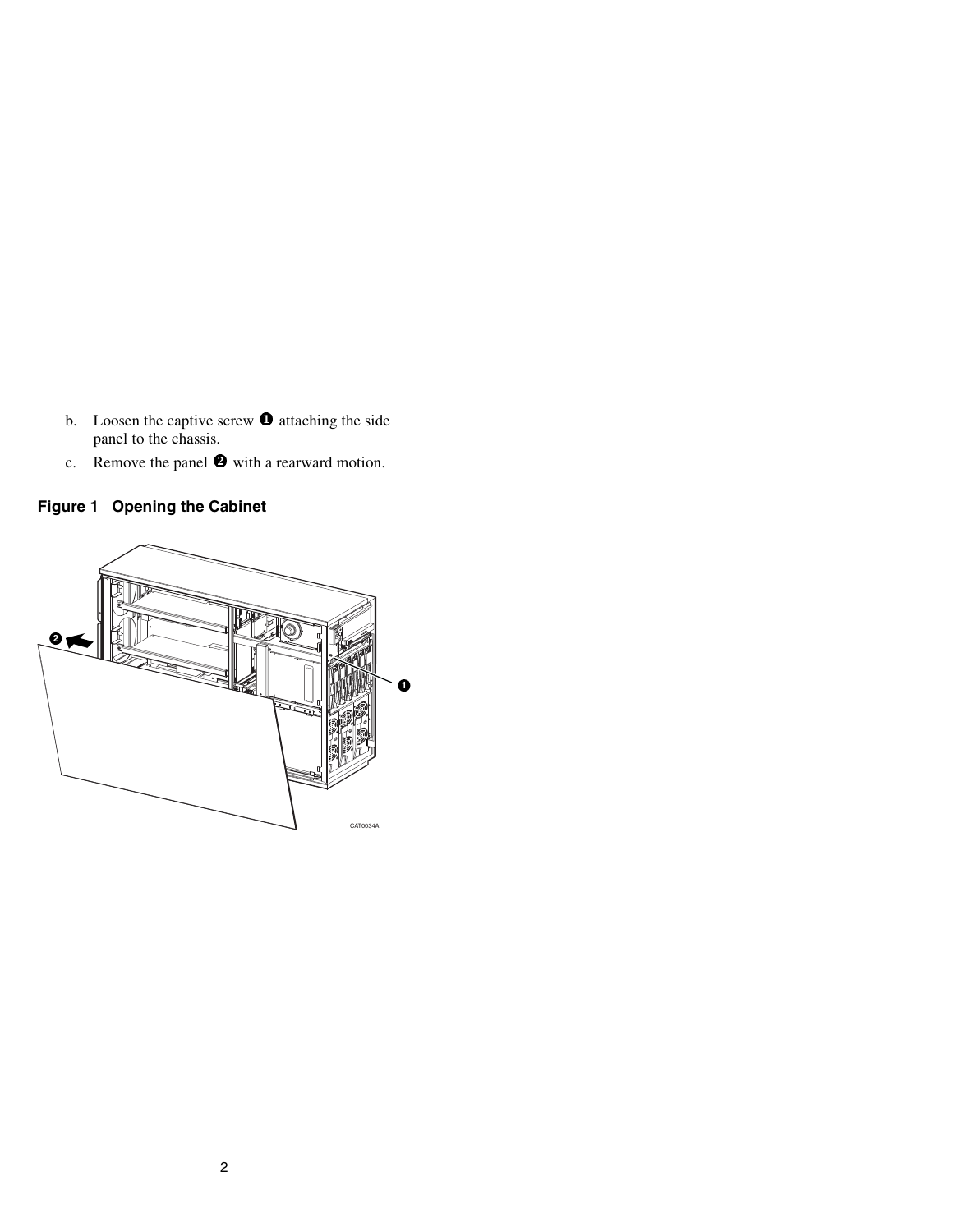### **Locate the CPU Slot and Switches.**

Always place the first CPU in slot 0; use slot 1 when you are adding a second CPU.



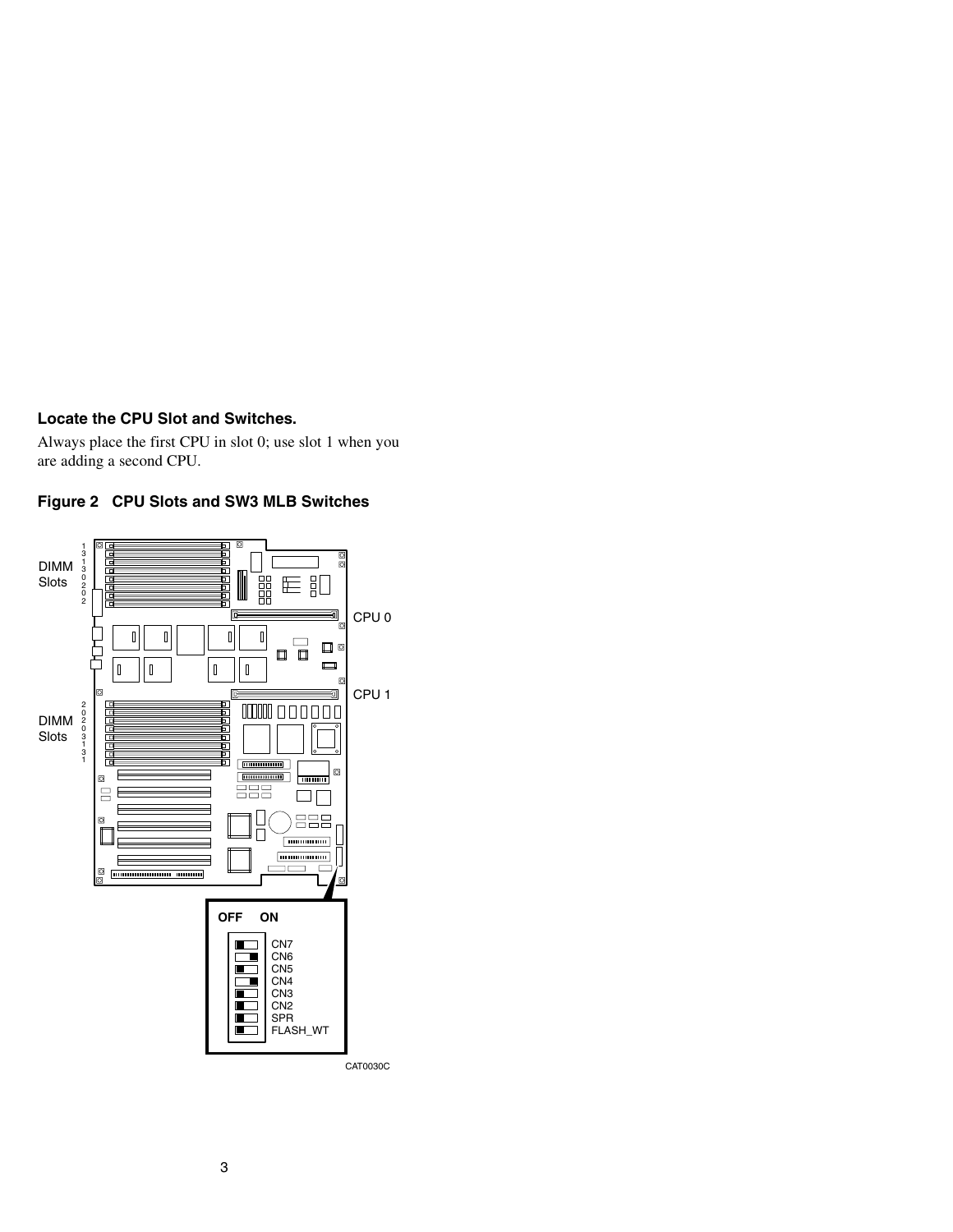### **Table 1 MLB Switch Settings (54-24756-03)**

| <b>Module</b>                                                               | <b>SW3 MLB Switch Settings for KN311</b><br>and KN312 |                 |           |   |          |  |     |      |
|-----------------------------------------------------------------------------|-------------------------------------------------------|-----------------|-----------|---|----------|--|-----|------|
|                                                                             | CМ                                                    | <b>CN</b><br>6. | CN —<br>5 | 4 | CN CN CN |  | SPR | F WT |
| KN311/312   Off $\mid$ On $\mid$ Off $\mid$ On $\mid$ Off $\mid$ Off $\mid$ |                                                       |                 |           |   |          |  | Off | Off  |

### **Install the CPU Module.**

- 1. Remove the processor from its shipping container. Take ESD protection when installing CPUs.
- 2. Slide the CPU module into the appropriate CPU slot. Be sure the edges of the module are in both guides so that it correctly lines up with the slot on the system board.
- 3. Ensure that there are no cables interfering, then press the module firmly into the connector.
- 4. Secure the module to the card cage frame with the two captive screws on the handle.
- 5. If you are upgrading from KN310 to KN311/312, move SW3 MLB CPU switch CN6 to "On". Refer to Table 1. (If you are adding a second module, the CPU switch settings should remain the same as originally set for the first KN311 module.)
- 6. Plug the dc power harness into the CPU.
- 7. Replace the cover and tighten the captive screws.
- 8. Replace the bezel.
- 9. Plug the ac power cord in.